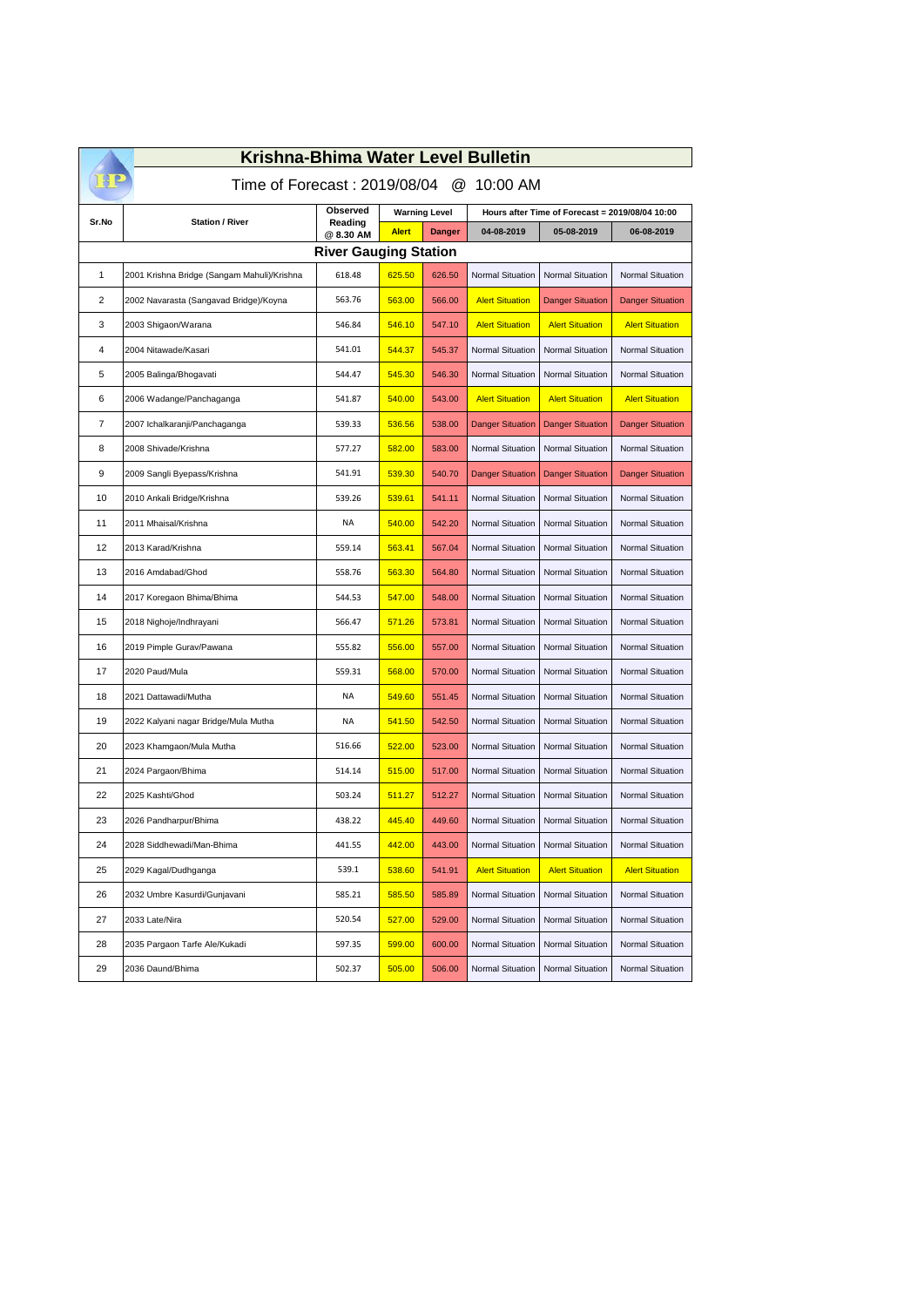|                   | <b>Station / River</b>                                  | Observed<br>Reading<br>@ 8.30 AM | <b>Warning Level</b> |               | Hours after Time of Forecast = 2019/08/04 10:00 |                         |                         |  |  |
|-------------------|---------------------------------------------------------|----------------------------------|----------------------|---------------|-------------------------------------------------|-------------------------|-------------------------|--|--|
| Sr.No             |                                                         |                                  | <b>Alert</b>         | <b>Danger</b> | 04-08-2019                                      | 05-08-2019              | 06-08-2019              |  |  |
| 30                | 9035 Bubnal/Krishna                                     | *Forecasting<br>Point            | 537.00               | 538.00        | <b>Normal Situation</b>                         | <b>Normal Situation</b> | Normal Situation        |  |  |
| 31                | 9036 Devikavathe/Bhima                                  |                                  | 417.06               | 418.18        | <b>Normal Situation</b>                         | <b>Normal Situation</b> | Normal Situation        |  |  |
| 32                | 9037 Irwin Bridge/Krishna                               |                                  | 539.30               | 540.77        | Normal Situation                                | <b>Normal Situation</b> | Normal Situation        |  |  |
| 33                | 9038 Khodshi Bandhara/Krishna                           |                                  | 572.00               | 572.57        | Normal Situation                                | <b>Normal Situation</b> | Normal Situation        |  |  |
| 34                | 9040 Shivaji Bridge /Panchaganga                        |                                  | 542.10               | 543.30        | <b>Alert Situation</b>                          | <b>Alert Situation</b>  | <b>Alert Situation</b>  |  |  |
| 35                | 9042 Koyna Bridge/Koyna                                 |                                  | 564.10               | 567.17        | <b>Normal Situation</b>                         | <b>Normal Situation</b> | Normal Situation        |  |  |
| 36                | 9044 Bundgarden/MULA-MUTHA                              |                                  | 542.45               | 543.50        | <b>Normal Situation</b>                         | <b>Normal Situation</b> | Normal Situation        |  |  |
| 37                | 9045 Warje NH4 Bypass/MUTHA                             |                                  | 552.50               | 554.70        | <b>Normal Situation</b>                         | <b>Normal Situation</b> | <b>Normal Situation</b> |  |  |
| 38                | 9046 Rajaram Bridge/MUTHA                               |                                  | 551.85               | 554.00        | Normal Situation                                | <b>Normal Situation</b> | Normal Situation        |  |  |
| 39                | 9047 Baba Bhide Bridge/MUTHA                            |                                  | 547.50               | 550.00        | Normal Situation                                | <b>Normal Situation</b> | Normal Situation        |  |  |
| 40                | 9048 Tilak Bridge (Corporation) /MUTHA                  |                                  | 546.20               | 547.80        | Normal Situation                                | <b>Normal Situation</b> | Normal Situation        |  |  |
| 41                | 9049 Wellesley Bridge/MUTHA                             |                                  | 544.10               | 546.90        | Normal Situation                                | <b>Normal Situation</b> | Normal Situation        |  |  |
| <b>Reservoirs</b> |                                                         |                                  |                      |               |                                                 |                         |                         |  |  |
| 1                 | 4001 Dhom/DHOM RESERVOIR                                | 745.92                           | 747.70               | 748.30        | Normal Situation                                | <b>Normal Situation</b> | Normal Situation        |  |  |
| 2                 | 4002 Dhom Balkawadi/DHOM BALKAWADI<br><b>RESERVOIR</b>  | 810.4                            | 814.00               | 814.62        | Normal Situation                                | <b>Normal Situation</b> | Normal Situation        |  |  |
| 3                 | 4004 Kanher/KANHER RESERVOIR                            | 689.42                           | 690.78               | 690.98        | Normal Situation                                | <b>Normal Situation</b> | Normal Situation        |  |  |
| 4                 | 4005 Urmodi/URMODI RESERVOIR                            | 693.54                           | 696.00               | 696.50        | <b>Normal Situation</b>                         | <b>Normal Situation</b> | Normal Situation        |  |  |
| 5                 | 4006 Tarali/TARALI RESERVOIR                            | 707.71                           | 711.30               | 712.00        | Normal Situation                                | <b>Normal Situation</b> | Normal Situation        |  |  |
| 6                 | 4007 Koyana/KOYNA RESERVOIR                             | 657.16                           | 659.43               | 659.89        | <b>Normal Situation</b>                         | <b>Normal Situation</b> | <b>Normal Situation</b> |  |  |
| 7                 | 4008 Uttarmand/UTTARMAND RESERVOIR                      | 684.06                           | 687.50               | 688.30        | Normal Situation                                | <b>Normal Situation</b> | Normal Situation        |  |  |
| 8                 | 4009 Morna(Gureghar)/MORNA GUREGHAR<br><b>RESERVOIR</b> | 656.63                           | 660.40               | 662.00        | Normal Situation                                | Normal Situation        | Normal Situation        |  |  |
| 9                 | 4010 Warana/WARANA RESERVOIR                            | 625.52                           | 626.90               | 628.05        | Normal Situation                                | Normal Situation        | Normal Situation        |  |  |
| 10                | 4012 Kadvi/KADVI RESERVOIR                              | 601.77                           | 601.25               | 602.75        | <b>Alert Situation</b>                          | <b>Alert Situation</b>  | Normal Situation        |  |  |
| 11                | 4013 Kasari/KASARI RESERVOIR                            | 621.52                           | 623.00               | 623.30        | <b>Normal Situation</b>                         | <b>Normal Situation</b> | Normal Situation        |  |  |